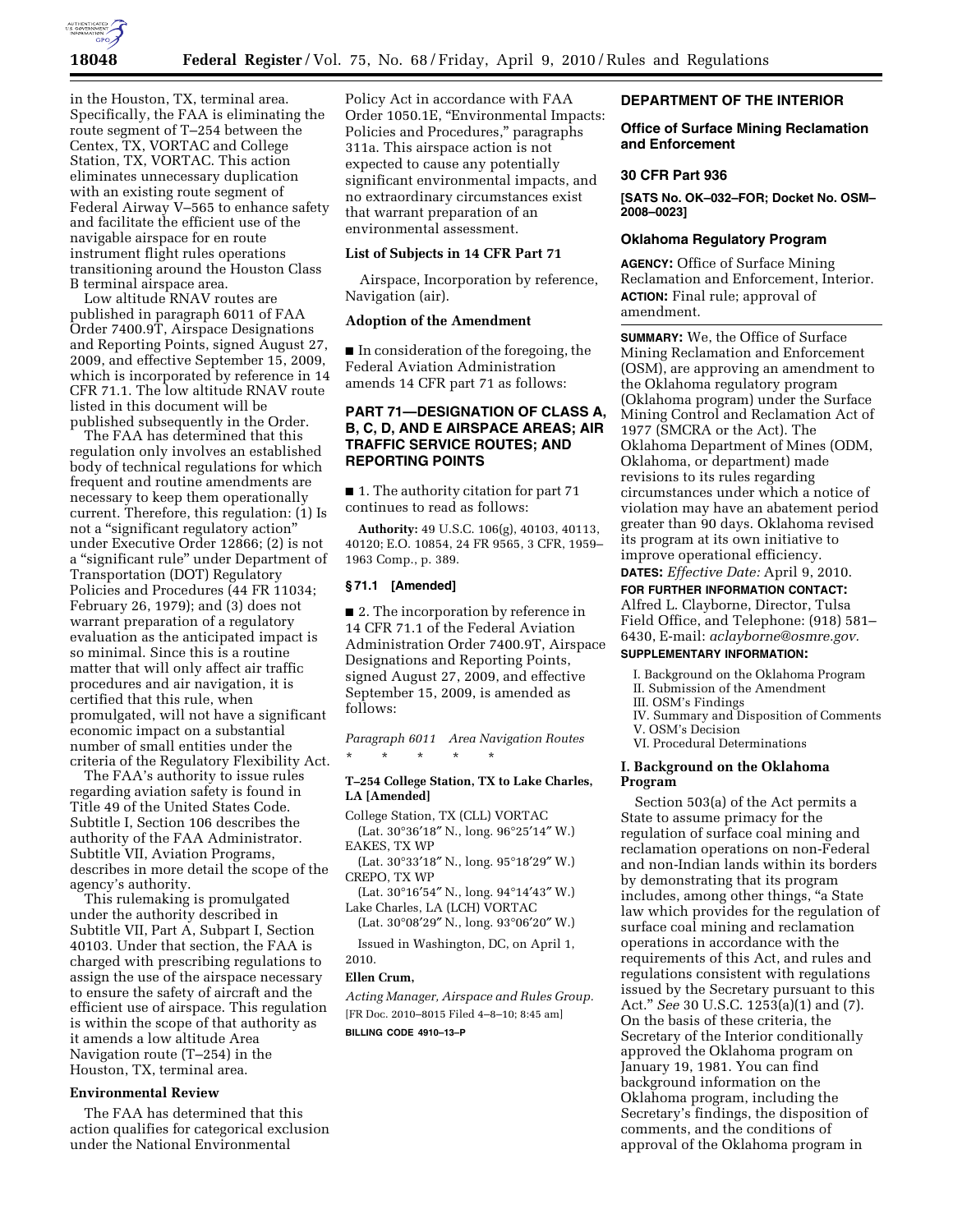the January 19, 1981, **Federal Register**  (46 FR 4902). You can also find later actions concerning the Oklahoma program and program amendments at 30 CFR 936.10, 936.15 and 936.16.

# **II. Submission of the Amendment**

By letter dated November 26, 2008, (Administrative Record No. OK–998), Oklahoma sent us amendments to its approved regulatory program under SMCRA (30 U.S.C. 1201 *et seq.*). Oklahoma submitted these amendments at its own initiative. Oklahoma proposed a revision to the notices of violation rules as well as the deletion of rules concerning the appeals procedures and appeals board.

We announced receipt of Oklahoma's amendments in the January 9, 2009, **Federal Register** (74 FR 868). In the same document, we opened the public comment period and the public was provided an opportunity to submit comments or request a public hearing on the adequacy of the amendments. We did not hold a public meeting because no one requested one. The public comment period ended February 9, 2009. We did not receive any comments.

During our review of the amendment, we identified concerns regarding Oklahoma's proposed deletion of its Appeals procedures section 460:20–5– 13. We notified Oklahoma of these concerns by letter dated December 11, 2008, and by e-mail dated February 11, 2009, (Administrative Record Nos. OK– 998.02, and OK–998.08).

Oklahoma responded by letters dated January 8, 2009; July 7, 2009; and November 10, 2009 (Administrative Record Nos. OK–998.03, OK–998.09, and OK–998.11). Oklahoma submitted another letter, December 22, 2009, (Administrative Record No. OK–998.12) withdrawing the appeals procedures and appeals board sections from its proposed amendment and committing to resubmitting a separate formal amendment regarding these two sections at a later date.

Withdrawal of the proposed amendments related to appeals procedures at the appeals board leaves Oklahoma's approved regulatory program no less effective than the Federal regulations at 30 CFR 843.12(f)(1). For this reason, we did not reopen the public comment period.

### **III. OSM's Finding**

The following are our findings concerning the submitted amendment under SMCRA and the Federal regulations at 30 CFR 732.15 and 732.17. We are approving the amendment as described below.

## *Section 460:20–59–4—Notices of Violation*

Oklahoma proposed to revise its regulations at OAC 460:20–59–4— Notices of violation, by removing portions of language in subsection 460:20–59–4 $(f)(1)$  and adding new language at subsection 460:20–59–4(f)(2) that is consistent with the Federal regulations at 30 CFR 843.12(f)(1). The circumstances which may qualify a surface coal mining operation for an abatement period of more than 90 days are: (1) Where the permittee of an ongoing permitted operation has timely applied for and diligently pursued a permit renewal but such permit or approval has not been or will not be issued within 90 days after a valid permit expires or is required, for reasons not within the control of the permittee; (2) Where the permittee of an ongoing permitted operation has timely applied for and diligently pursued a permit revision which abates an outstanding violation and which includes no other changes to permit design or plans, but such revision approval has not or will not be issued within 90 days for reasons not within the control of the permittee.

The Federal regulations at 30 CFR 843.12(f) identify circumstances which may qualify a surface coal mining operation for an abatement period of more than 90 days. They are: (1) Where the permittee of an ongoing permitted operation has timely applied for and diligently pursued a permit renewal or other necessary approval of designs or plans but such permit or approval has not been or will not be issued within 90 days after a valid permit expires or is required, for reasons not within the control of the permittee; (2) Where there is a valid judicial order precluding abatement within 90 days as to which the permittee has diligently pursued all rights of appeal and as to which he or she has no other effective legal remedy; (3) Where the permittee cannot abate within 90 days due to a labor strike; (4) Where climatic conditions preclude abatement within 90 days, or where, due to climatic conditions, abatement within 90 days clearly would cause more environmental harm than it would prevent; or (5) Where abatement within 90 days requires action that would violate safety standards established by statute or regulation under the Mine Safety and Health Act of 1977.

Oklahoma feels, and we agree, that this revision will better clarify the circumstance under which an abatement period may exceed 90 days while preventing excessive delays due to permit revisions containing unrelated issues that would require lengthy

review periods. Their amendment will continue to allow an abatement period greater than 90 days related to a permit renewal but will only allow an abatement period greater than 90 days for an outstanding permit revision if the revision is related only to the violation issues and does not contain unrelated items that could excessively delay the review process.

We find that the changes by Oklahoma are no less effective than the Federal regulations; therefore, we are approving them.

### **IV. Summary and Disposition of Comments**

### *Public Comments*

We asked for public comments on the amendment, but did not receive any.

### *Federal Agency Comments*

On December 3, 2008, under 30 CFR 732.17(h)(11)(i) and section 503(b) of SMCRA, we requested comments from various agencies with an actual or potential interest in Oklahoma's Appeals procedures, Appeals board, and Notices of violation (Administrative Record No. OK–998.04), we received comments from one agency, the Oklahoma Historical Society. The agency had no objections to Oklahoma's proposed regulatory program changes.

## *Environmental Protection Agency (EPA) Concurrence and Comments*

We are required to get a written concurrence from the Environmental Protection Agency (EPA) under 30 CFR 732.17(h)(11)(ii), for those provisions of Oklahoma's program amendments that relate to air or water quality standards issued under the authority of the Clean Water Act (33 U.S.C. 1251 *et seq.*) or the Clean Air Act (42 U.S.C. 7401 *et seq.*).

On December 3, 2008, and February 21, 2009, we requested comments on the proposed amendments from the EPA (Administrative Record Nos. OK– 998.04). The EPA did not respond to our request.

#### **V. OSM's Decision**

Based on the above findings, we are approving Oklahoma's revision to its Notices of violation submitted on November 26, 2008.

To implement this decision, we are amending the Federal regulations at 30 CFR part 936 which codifies decisions concerning the Oklahoma program. We find that good cause exists under 5 U.S.C. 553(d)(3) to make this final rule effective immediately. Section 503(a) of SMCRA requires that the State's program demonstrate that the State has the capability of carrying out the provisions of the Act and meeting its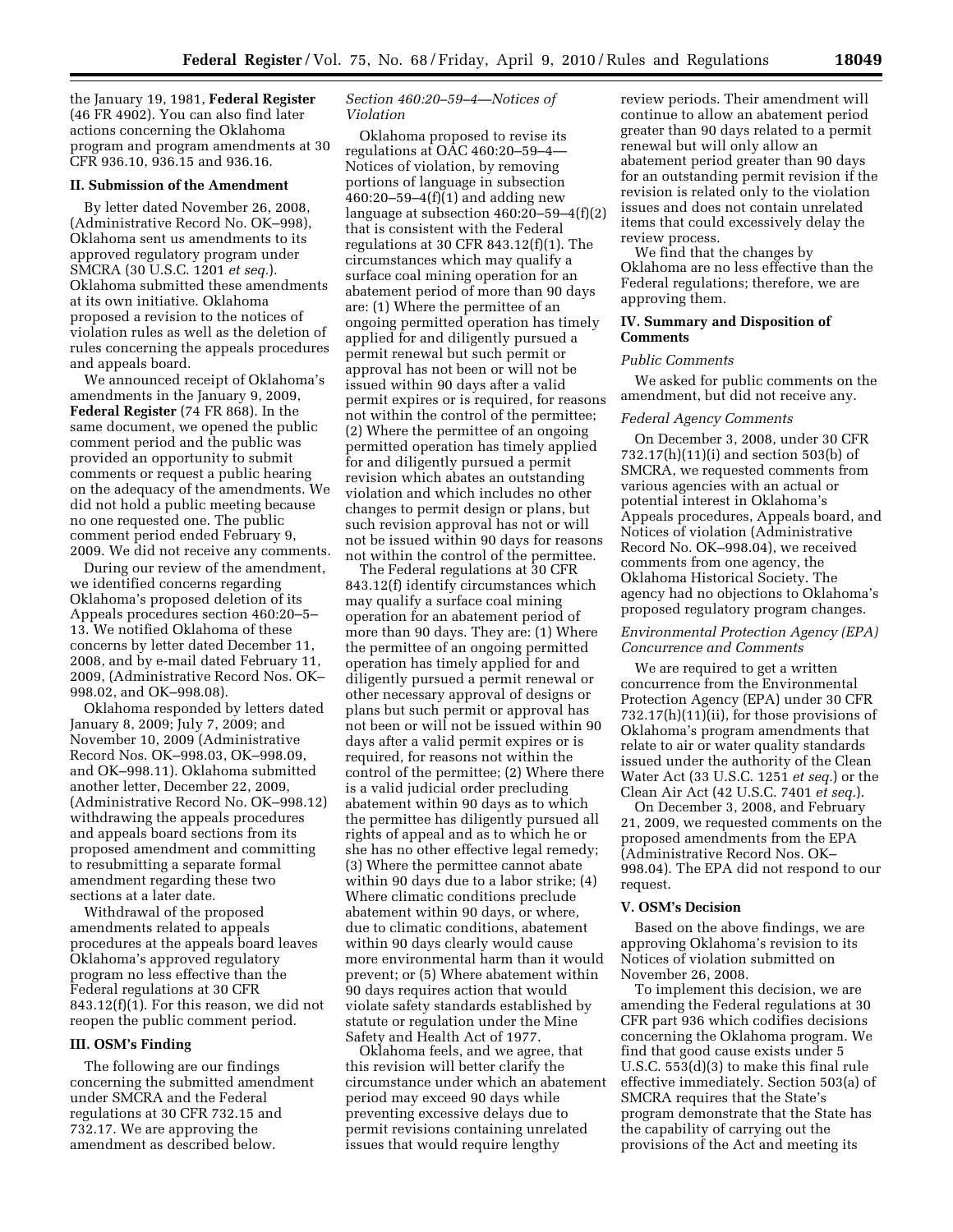purposes. Making this rule effective immediately will expedite that process. SMCRA requires consistency of State and Federal standards.

## **VI. Procedural Determinations**

## *Executive Order 12630—Takings*

This rule does not have takings implications. This determination is based on the analysis performed for the counterpart Federal regulation.

## *Executive Order 12866—Regulatory Planning and Review*

This rule is exempted from review by the Office of Management and Budget (OMB) under Executive Order 12866.

## *Executive Order 12988—Civil Justice Reform*

The Department of the Interior has conducted the reviews required by section 3 of Executive Order 12988 and has determined that this rule meets the applicable standards of subsections (a) and (b) of that section. However, these standards are not applicable to the actual language of State regulatory programs and program amendments because each program is drafted and promulgated by a specific State, not by OSM. Under sections 503 and 505 of SMCRA (30 U.S.C. 1253 and 1255) and the Federal regulations at 30 CFR 730.11, 732.15, and 732.17(h)(10), decisions on proposed State regulatory programs and program amendments submitted by the States must be based solely on a determination of whether the submittal is consistent with SMCRA and its implementing Federal regulations and whether the other requirements of 30 CFR parts 730, 731, and 732 have been met.

## *Executive Order 13132—Federalism*

This rule does not have Federalism implications. SMCRA delineates the roles of the Federal and State governments with regard to the regulation of surface coal mining and reclamation operations. One of the purposes of SMCRA is to "establish a nationwide program to protect society and the environment from the adverse effects of surface coal mining operations." Section  $503(a)(1)$  of SMCRA requires that State laws regulating surface coal mining and reclamation operations be ''in accordance with'' the requirements of SMCRA, and section 503(a)(7) requires that State programs contain rules and regulations "consistent with" regulations issued by the Secretary pursuant to SMCRA.

## *Executive Order 13175—Consultation and Coordination With Indian Tribal Governments*

In accordance with Executive Order 13175, we have evaluated the potential effects of this rule on Federallyrecognized Indian Tribes and have determined that the rule does not have substantial direct effects on one or more Indian Tribes, on the relationship between the Federal Government and Indian Tribes, or on the distribution of power and responsibilities between the Federal Government and Indian Tribes. This determination is based on the fact that the Oklahoma program does not regulate coal exploration and surface coal mining and reclamation operations on Indian lands. Therefore, the Oklahoma program has no effect on Federally-recognized Indian Tribes.

## *Executive Order 13211—Regulations That Significantly Affect the Supply, Distribution, or Use of Energy*

On May 18, 2001, the President issued Executive Order 13211 which requires agencies to prepare a Statement of Energy Effects for a rule that is (1) considered significant under Executive Order 12866, and (2) likely to have a significant adverse effect on the supply, distribution, or use of energy. Because this rule is exempt from review under Executive Order 12866 and is not expected to have a significant adverse effect on the supply, distribution, or use of energy, a statement of energy effects is not required.

## *National Environmental Policy Act*

This rule does not require an environmental impact statement because section 702(d) of SMCRA (30 U.S.C. 1292(d)) provides that agency decisions on proposed State regulatory program provisions do not constitute major Federal actions within the meaning of section 102(2)(C) of the National Environmental Policy Act (42 U.S.C. 4332(2)(C)).

## *Paperwork Reduction Act*

This rule does not contain information collection requirements that require approval by the Office of Management and Budget under the Paperwork Reduction Act (44 U.S.C. 3507 *et seq.*).

## *Regulatory Flexibility Act*

The Department of the Interior certifies that this rule will not have a significant economic impact on a substantial number of small entities under the Regulatory Flexibility Act (5 U.S.C. 601 *et seq.*). The State submittal, which is the subject of this rule, is based upon counterpart Federal regulations for

which an economic analysis was prepared and certification made that such regulations would not have a significant economic effect upon a substantial number of small entities. In making the determination as to whether this rule would have a significant economic impact, the Department relied upon the data and assumptions for the counterpart Federal regulations.

## *Small Business Regulatory Enforcement Fairness Act*

This rule is not a major rule under 5 U.S.C. 804(2), the Small Business Regulatory Enforcement Fairness Act. This rule: (a) Does not have an annual effect on the economy of \$100 million; (b) Will not cause a major increase in costs or prices for consumers, individual industries, Federal, State, or local government agencies, or geographic regions; and (c) Does not have significant adverse effects on competition, employment, investment, productivity, innovation, or the ability of U.S. based enterprises to compete with foreign-based enterprises. This determination is based upon the fact that the State submittal, which is the subject of this rule, is based upon counterpart Federal regulations for which an analysis was prepared and a determination made that the Federal regulation was not considered a major rule.

## *Unfunded Mandates*

This rule will not impose an unfunded mandate on State, local, or Tribal governments or the private sector of \$100 million or more in any given year. This determination is based upon the fact that the State submittal, which is the subject of this rule, is based upon counterpart Federal regulations for which an analysis was prepared and a determination made that the Federal regulation did not impose an unfunded mandate.

### **List of Subjects in 30 CFR Part 936**

Intergovernmental relations, Surface mining, Underground mining.

Dated: February 16, 2010.

### **Ervin J. Barchenger,**

*Regional Director, Mid-Continent Region.* 

**Editorial Note:** This document was received in the Office of the Federal Register on April 6, 2010.

■ For the reasons set out in the preamble, 30 CFR part 936 is amended as set forth below:

## **PART 936—OKLAHOMA**

■ 1. The authority citation for Part 936 continues to read as follows: